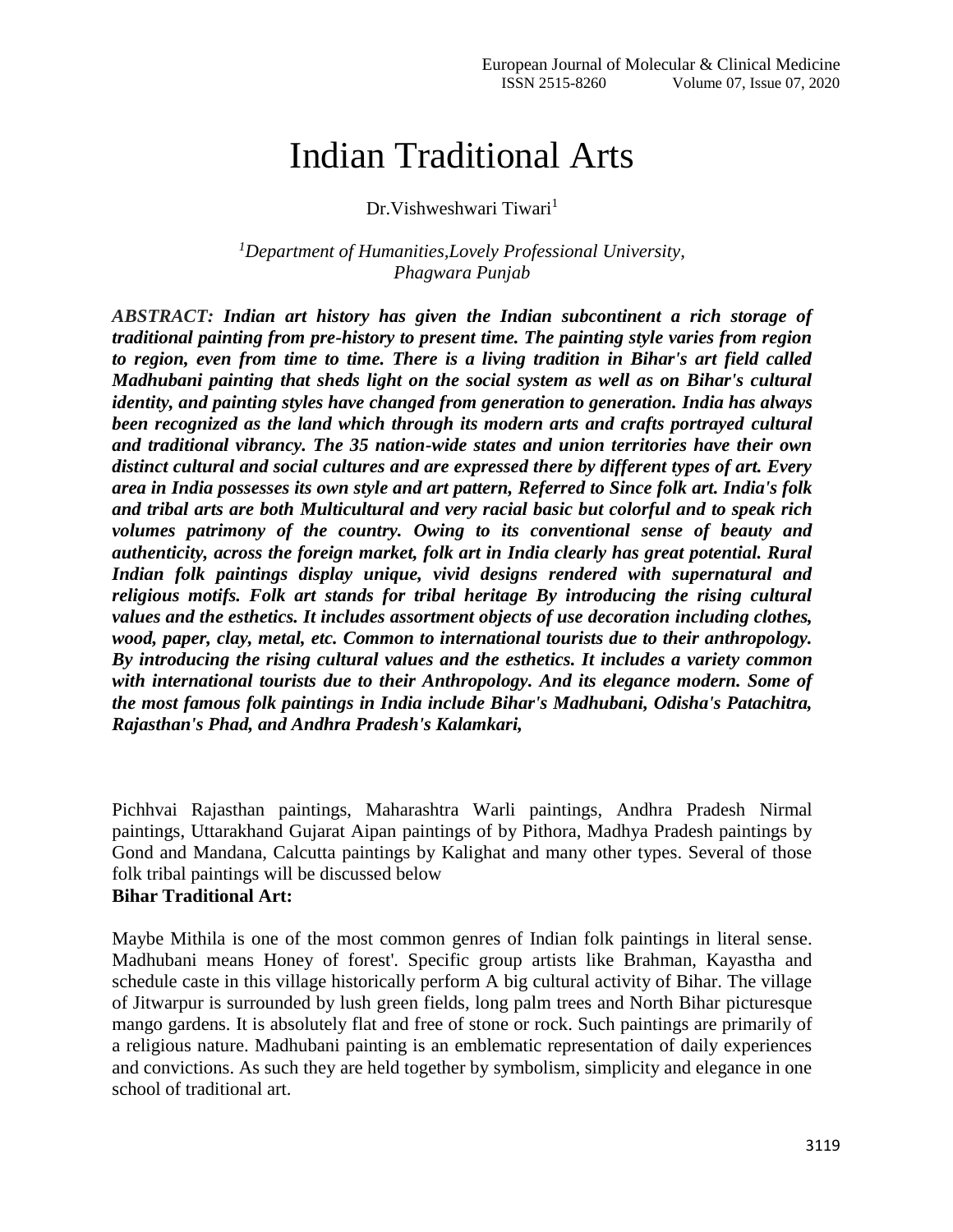The paintings are created mainly by women at home; the main focus is in anointed places, such as the prayer room In the Mythology of Hindu Art in Madhubani. This is an Indian folk art that lives in influenced by Mahabharata and Ramayana mythological epics. It is an act of unconditional submission and thankfulness to God, both spiritual and prayerful. Mithila painting's contemporary Art Born in the early 1960s, after Bihar's devastating famine. Mithila's women were encouraged to apply their the art of paper skills as a means of growing their meager profits. Mithila women's talent was quickly recognized when transferred to a lightweight, and thus more open medium. Tourists and collectors of folk art shopped eagerly for the job.

#### **Maharashtra Traditional Art:**

Warli are found primarily in the district of "Thane" in Maharashtra state. They're also spread in parts of Nasik and greater Bombay to very few numbers. Much has been written about how warlis was named for the tribe. The word Warli comes from 'varal,' which means an uplander, a small patch of cultivated land. Warli art origins can Be traced back to the early century A.D. According to Ayush (2007),

Research suggests the tribal's are propagators of a culture that originated between 2,500 BC and 3,000 BC in the Neolithic A very common graphic vocabulary is used in their remarkably basic wall paintings: a circle, a triangle and a square are the subjects of their natural observation; The result of their natural observation reveals a circle, a triangle and a square; The circle that represents The Sun and then the Moon; Triangle Mountain; and the Leaves Pointed. The square also seems to obey a particular law, and seems to be a human creation meaning a sacred space or a piece of land Warli art is a beautiful folk art traditionally created by Tribe tribal women including Warli, Melcher koli, Kathodi, Kokana, Dhodi tribes from the Maharashtra. Mumbai northern suburbs, in western India. The tribal people express themselves on their home walls through drawings in colorful designs. Warli paintings were produced mainly by humans. The paintings are beautifully executed and resemble the execution of prehistoric cave paintings, usually portraying human scenes engaged in activities such as hunting, sowing and reaping dancing. **Uttarakhand Traditional Art:**

The art that holds 'Aipan' or Aipan, or Alpana, is A very special place among all the Kumaoni homes. An Arpan is derivative of the word 'Aipan.' A commonly used term for this is 'Likhai' (writing), but it is a pattern formed from the tips of the finger. Aipan is used to design rituals for pujas, conception, janeu, marriage and death.-related festivals and ceremonies. The walls in Aipan are covered with papers and pieces of cloth Drawing unique Geometric figures And some of the gods, goddesses and natural artifacts. Pichhau ras or dupatta are decorated in identical fashion. A practice of making clay idols (Dikaras) remains at the time of the Harela. The raw material used is an ocre-clear paste (Geru) and rice colour. It is primarily women who use the last three right-hand fingers to paint the patterns on their home's floors and walls. When the base of the ochre Is the artist able to draw a pattern of Free-handed. Chowkies are made of mango wood, and are decorated for each occasion with different designs. Pattas and Thapas are made on paper or walls and fabric directly **Orissa Traditional Art:**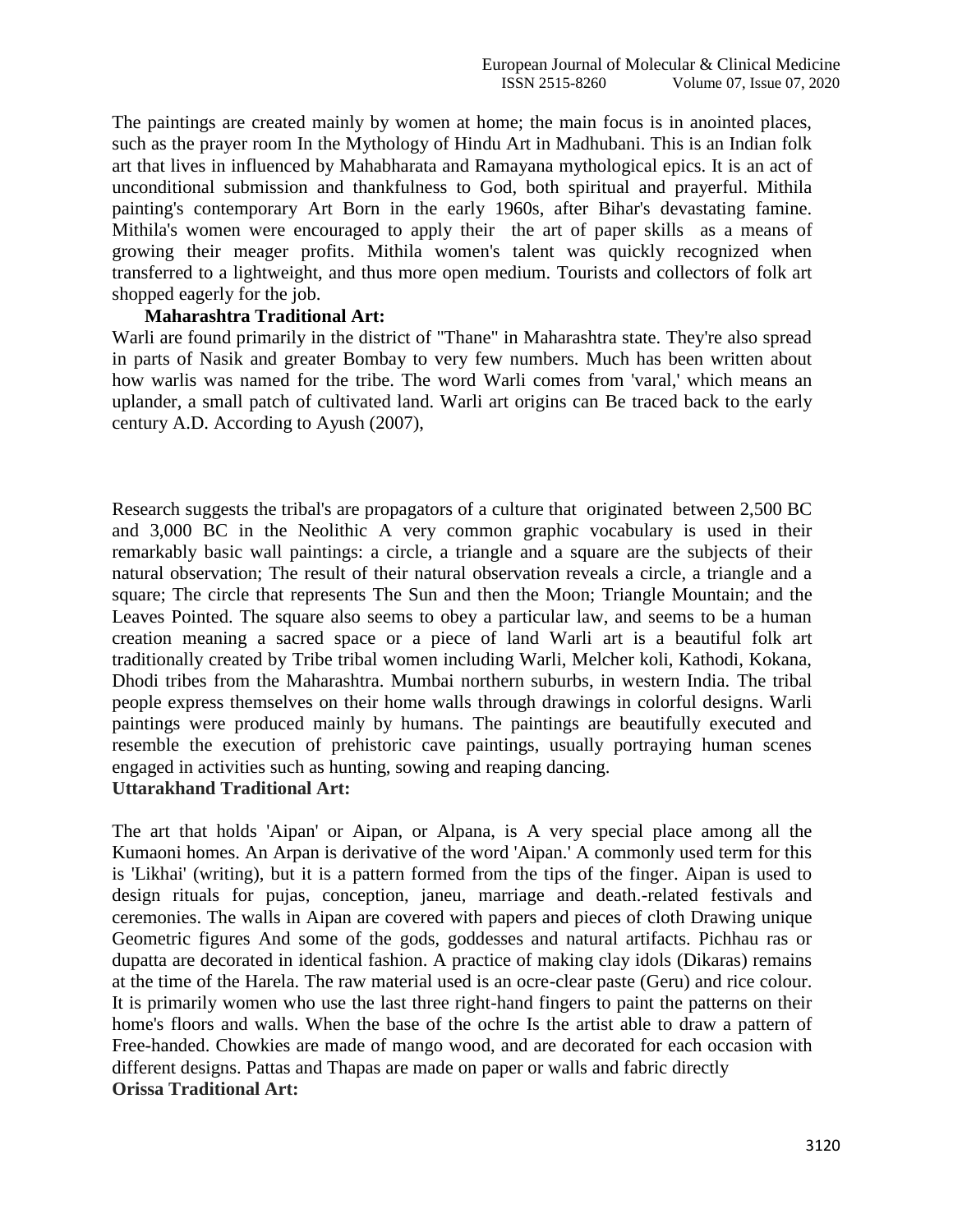Originating in the 12th century from the temple of Jagannath at Pori; Patachitra painting is considered one of the oldest and most famous of Oriya known styles of painting. The name Patachitra originated from the words patta, which means canvas and chitra in Sanskri. Hence, Patachitra is a canvas painting; it expresses itself through its rich and vivid execution, imaginative Motifs and compositions, and the depiction of common subjects, often mythological in nature.

Some of the following prominent themes portrayed in this art form is the Jagannath temple's Thia Badhia-reprasentation; the enactment like Lord Krishna Lila-Jagannath reveals as a boy's power etc. Patachitra paintings are produced in a formal art style, and the chitrakars maintain their strict use of colors and patterns; The colors are limited to one hue. The preparation of the paints is perhaps the most important part of Patachitra output, involving the chitrakars 'craftsmanship in the use of natural raw materials for indigenous paints. **Rajasthan Traditional Art:** 

Phad or Phad, practiced in Rajasthan province of India, is a type of religious scroll painting and folk painting. This painting style is normally executed Identified as phad, On a long piece of fabric or cloth. Rajasthan's Legend of Folk Deities are depicted on the phads, mainly of Pabuji and Devnarayan. The Bhopas, the priest-singers usually bring with them the painted phads and use them as the folk-deity mobile temples. Pabuji's phads are normally about 15 feet long while Devnarayan's phads are typically Length about 30 feet. Typically the phads are colored in vegetable dyes.

The Phad represents Pabuji's court, its palace and its spiritual essence. Logically, the images in the painting are organized around Pabuji's central outsized figure, his magnificent black mare, kesarkalami, and his court with his four main companions is on his right. Buro's his brother's court is on the left of main deity; Umarkot is on the extreme left and Lanka is on the left bottom. The court of the Lady Deval (Goddess of Kolu) is to the right of the court of Pabuji. Khici's court is situated to the far right of the painting. Scenes of Pabuji's journey from Rajasthan to Umarkot represent the blank spaces in between. Although on top of the Phad the images of Ganesh, Sarasvati and Vishnu are depicted in different incarnations. The depictions show a "Medieval Rajasthan panorama: Women, horses, peacocks, boats, archers, fights, washer men and fishermen, kings and queens, giant gray elephants and herds of white cows and buff camels, many-armed monsters, magnificent fish-tailed creatures and blueskinned gods.

# **Andhra Traditional Art:**

Kalamkari or Kalamkari is a type of cotton textile manufactured in parts of India which is hand-painted or block printed. The term comes from the Persian terms kalam (script) and Kari (craftsmanship), meaning brush painting. The art made in Andhra Machilipatnam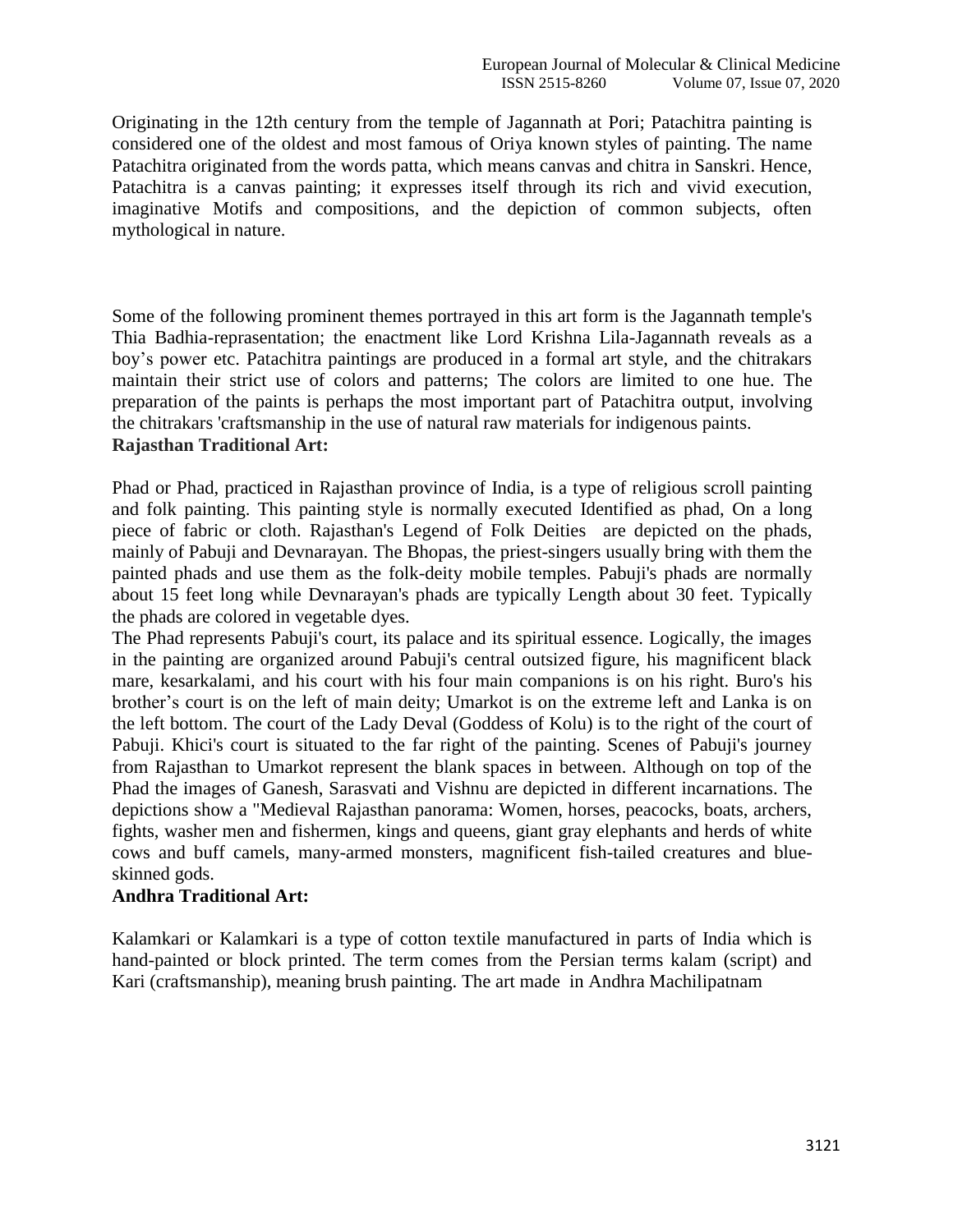Pradesh established under the patronage of The Mughals and the Golconda Sultanate In India there are two distinctive types of Kalamkari art-one, the 'Sri kalahasti' from and the other, Machalipatnam fashion design.

Sri kalahasti style of Kalamkari, where the "kalam" or pen is used to draw the subject freely by hand, and color filling is done entirely by hand. This style was blossoming around temples and their patronage, This had nearly religious character books, temple hangings, chariot flags, and similarly portrayed gods And scenes taken from Ramayana's great epics, Mahabharata, Classic myths puranas. In Kalamkari only natural colors are used and 17 painful steps are required;

# **Madhya Pradesh Traditional Art:**

Gond Gemalde is the only thing portraits from the Gond Mandla District village people in Madhya Pradesh. Such works are deeply connected to their daily lives. The drawings are rendered of lines pointing upwards, downwards and sideways. final pictures. The Paintings subject is taken from the mythology of Folktales and Gond. Not only are they simple decorations, but they are immediately not just decorations, but immediately forms of religious thoughts and devotional. Women created tribal folk art Gond Paintings using basic handmade colors based on local Indian festivals such as Karwa Chauth, Sanjhi and so on. Horses,lions, tigers,birds, gogs,humans and everyday objects are drawn in bright, multicolored hues.

## **Orissa Traditional Art:**

Saora is the name of a tribal group that lives in the hilly region of southern Orissa districts of Koraput, Gunpur, Ganjam and Gajapati. The saora community's paintings are connected to the disease healing cycle, healthy childbirth and other life events. Icon plays a major role in Saura tradition from birth to death. It grew out of Saura's very basic structure of life and social system. Studying Saura Icons from both textural and contextual points of view is therefore imperative. The icon's general shape is in the form of a room, as rectangular or square space is arranged according to the wall scale. The formats may be painted horizontally or vertically surrounded by an all-round decorated border rendered with hatching lines and conical wavy lines. Four corners of those boundaries are decorated with circular motifs that represent followers and so on.

The Sun, the moon, tutelary spirit figures, and ghosts, form the paintings 'contents. Contemporary motifs are also used, such as motorcycles, motor vehicles, and aircraft. Such paintings are created with red ochre and rice paste smeared on wall surfaces. Green, Ultramarine blue and black are also often used to intensify the visual effect. Patching the colors on the wall requires no additional adhesive. The palm brushes are used as paint brushes, and the painter beats the stick's edge to make

#### **Gujarat Traditional Art:**

Pithora is a highly ritualistic painting by many tribes like the Established on the walls was hangs in central Gujarat, the Rathwas and Bhilalas, in Tejgadh settlement Vadodara. The Pithora is a folk art form derived from an ancient tribal ritualistic practices and mural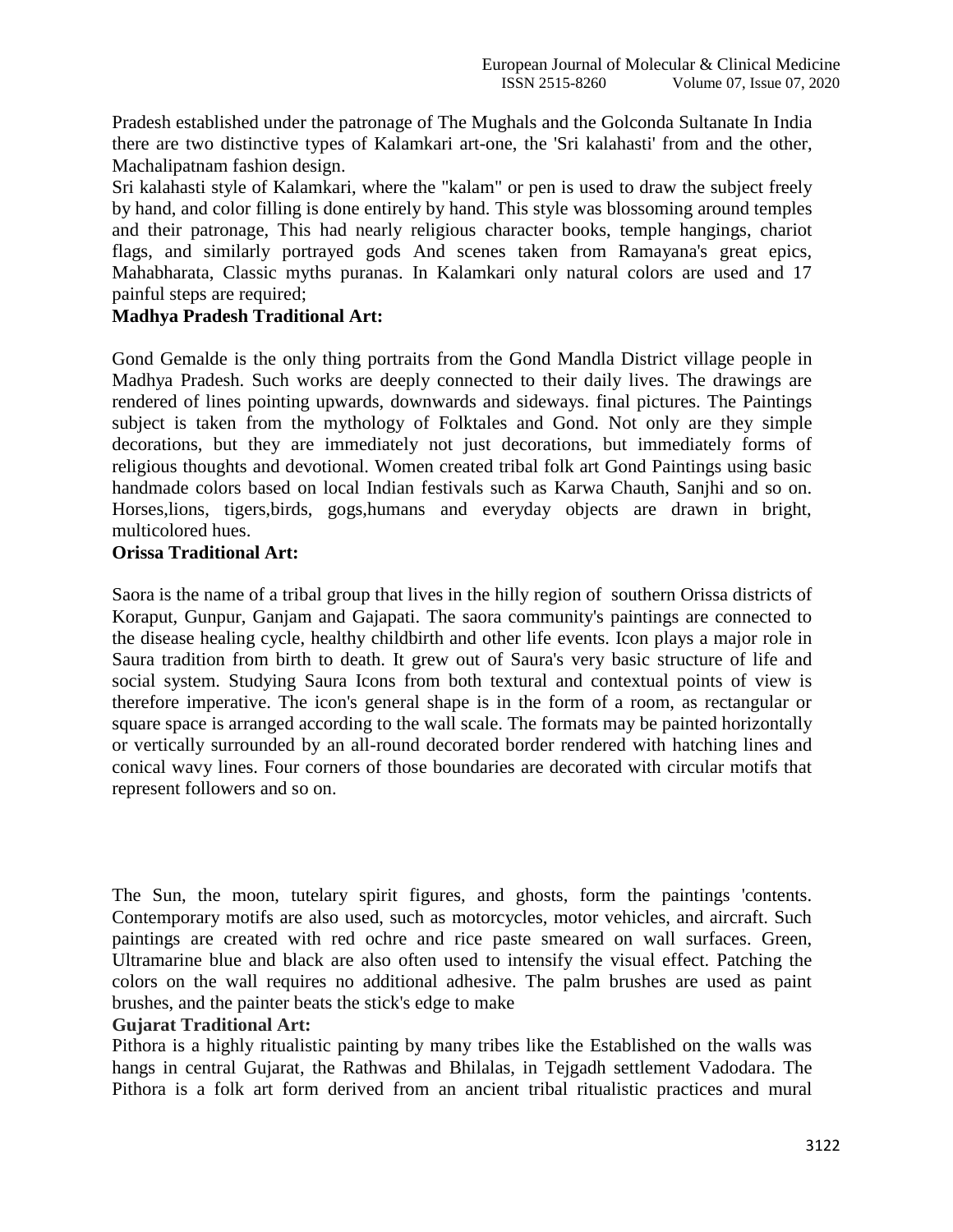paintings instigated by creeds. The Rathwa, Bhil and Nayak Adivasi communities revered Though traditional painters and storytellers are mostly members of the religion of Rathwa, their main deity is Pithora Dev, who presides over all aspects of their life. These paintings in their lives have meaning and the execution of Pithora paintings in their homes adds calmBliss and richness.

Such paintings have significance in their lives and the execution of the paintings of Pithora in their homes adds calmBliss and richness. That is perhaps more fascinating is that there is no attempt at imitating nature once. A horse or bull, perhaps a deity's face, has one main feature, which impresses him. Job on the core feature of the matter, and give it a shape. The ritualistic painting is thought to bring peace, riches and happiness to the household. Tribal art, generally crafts relate to three types: ritualistic usage of rituals connected with Certain beliefs and magical ideas; practical use of artifacts, social traditions and daily practices And lastly, individualistic- designed to reflect the craftsmen's thoughts and emotions. Pithora's paintings are ritualistic and feature animated characters. The drawing of Pithora is a way of propitiation, of thanksgiving and of commemorating auspicious occasions. As for most types of tribal art, All materials used to paint Pithora's are good. To prepare the colors, vegetable pigments extracted from leaves, flowers and other forest products are combined with milk. The Pithora painters, unlike other artistic tribes like Warli, are dominant males. These pictures have significance in the lives of these tribal's and execute the Pithora Gemälde offer stability to their homes bring peace, joy and prosperity. It is important to

notice in the sense of tribal art if a concept is anthromorphic (human beings), zoomorphic (animals), philosophic (plants), physiomorphic (physical world phenomenon), R skeuomorphic (a no longer functional design based on a feature). Pithora art form portrays, pleasing to the eye, human beings, animals, plants, sacred and transcendental elements and de- signs.

As is evident among tribes across India, there is also tremendous pressure on the Rathwas to integrate with the main stream. The ritualistic art form of Pithora paintings has undergone changes in pre-sent times. The demand comes from the consumer and their art form is now being used for commercial purposes. One of the changes that the traditional art form has experienced is that it has begun to include little variations in the composition of the original painting and has begun to include aircraft, ships, houses, computers and other so-called contemporary modern elements or artifacts that allow them to de-contextualize their traditional art form.

#### **Paintings by Pichhvai of Rajasthan:**

Malerei Pichwai is an art form originating in Nathwara and Rajasthan. In a more thorough context. Pichwai means 'at the back' so that these paintings are generally used as decorative curtains / backgrounds in the temples of Shrinathji and the temples of Krishna in Rajasthan Cloth are considered very sacred, and devotees sell these tissue hangings intemples; And often keep them in as souvenirs at school. This painting is known to have more details, to be more polished and pure than the paintings of Phad, which are other types of Rajasthan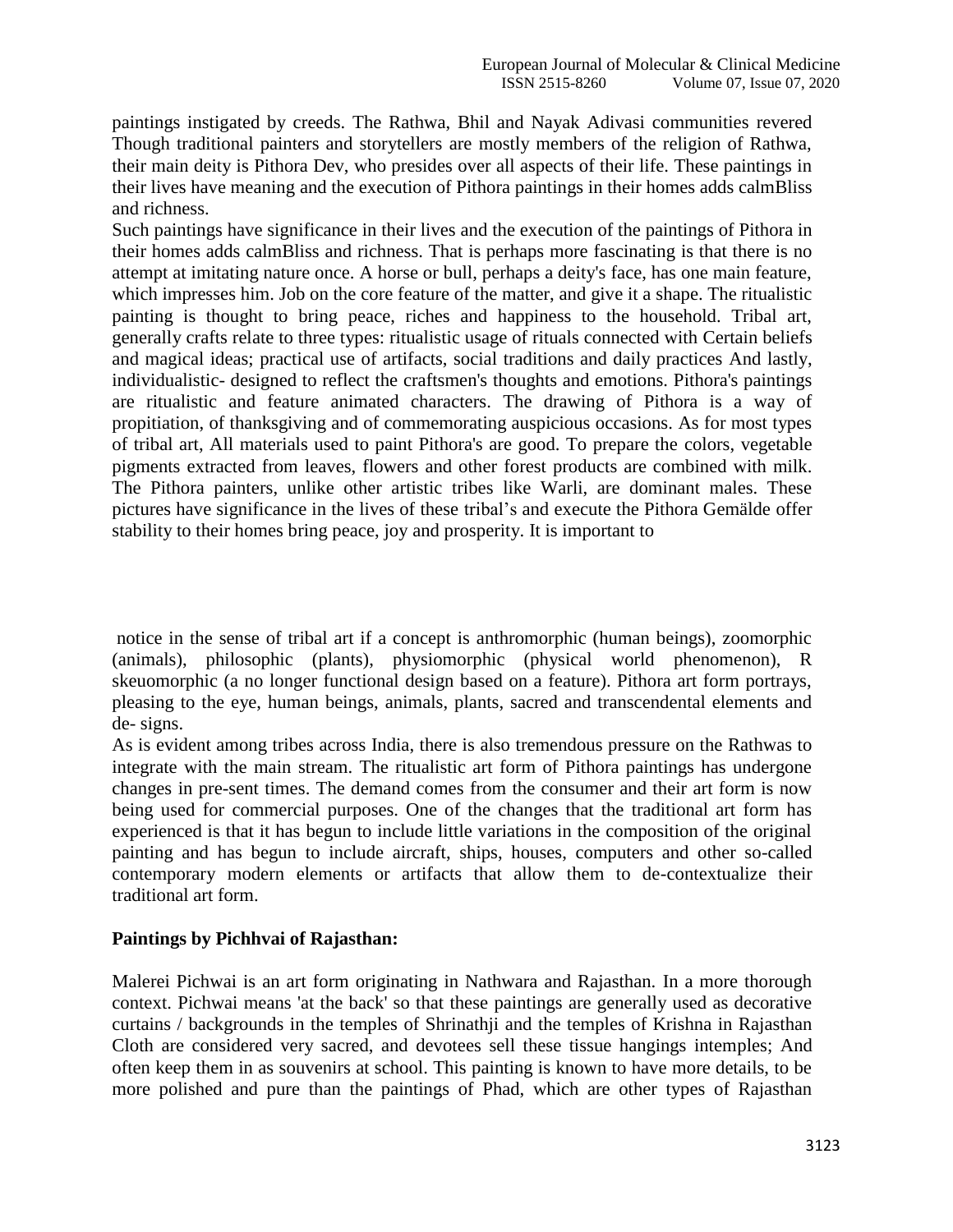paintings but similar to Pichhvai instead. Nirmal Paintings by Andhra Pradesh; Nirmal Paintings are to be found in the Nirmal town in Adilabad's AP district, and Nirmal Painting is common throughout the State. It is here that the artisan culture of "Nakash" lives. Andhra Pradesh's Nirmal Paintings; Nirmal Paintings are to be found in the Nirmal town in the AP district of Adilabad, and Nirmal Painting is popular all over the state. This is where the "Nakash" artisan community resides.

#### **Problem facing the artisans**

The artisans faced problems and impediments to their occupation's progress. Consequently they are facing hardship in their lives. The biggest challenge tribal painting artists face is no guarantee From regular purchases by direct customers or even from the traders For the

selling of their goods, they may depend on local middle men or promoters. There is sometimes a lack of communication between artists and foreign buyers as a result of the trade intermediates exploiting their vulnerability. Another problem important to painting art is the lack of sufficient workspace and luminosity in tribal artists homes.

#### **Prospects of tribal paintings:**

Indian Handicrafts, an important segment of the market for the decentralized economy, have reached a commendable height for their exports. Asian artisanal and folk art that are an Indian culture and heritage are part and parcel of highly demanded by western consumers. Actually, handicrafts contribute significantly to work Exports by generation and region. Consequently, it has held a prominent role in India's economy and culture.

#### **Conclusion**

India stands out for its Tribal / Folk Arts and Culture heritage. the diverse Since the Tribal and Rural Indians 'development of art and cultural forms, their artistic magnificence has continued to manifest itself days of the distant past. The paintings of People hane a rich history. There is no cultural heritage in human life without folk paintings and there would be an incomplete event. Folk paintings send us visual pleasures and through their vivid line drawings they remind us of the native life. The further commercialisation of these tribal paintings provides a new source of non-agricultural incume, as they have become a prominent in national and International art brands

Increasing contract requests worldwide; various organizations support artists to create their typical paintings are for commercial sale on handmade paper.Textile Ministry of the Commissariat For Production (manufacturing). Indian and other Goverments agencies also operate and directly support genuine crafts people by organizing Various shows, skilloriented preparation, arranging and welcoming artists market events and offer artists the possibilities and opportunities to work

#### **Suggestions:**

1) Marchanding is one of the influential ways of retaining the existing types through their effective management of existing arts and culture.

2) Citizens from around the world must be told about the different forms, styles andtypes of various folk arts and paintings by efficient use of

3) Communication media that can result in a mass attraction to the folk arts and thus increase the selling of such objects.